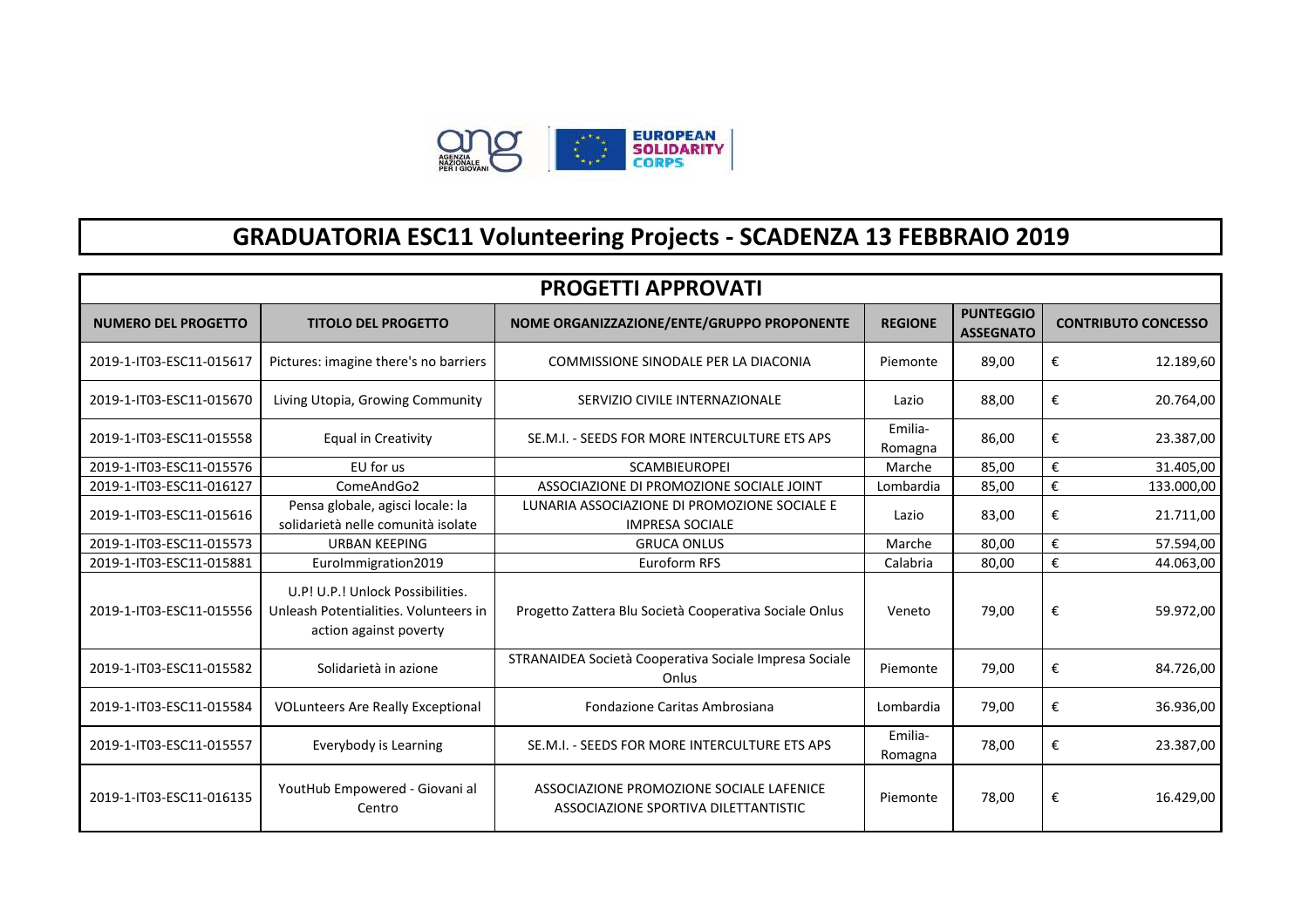| <b>PROGETTI APPROVATI</b>  |                                                                                |                                                                           |                          |                                      |                                      |  |
|----------------------------|--------------------------------------------------------------------------------|---------------------------------------------------------------------------|--------------------------|--------------------------------------|--------------------------------------|--|
| <b>NUMERO DEL PROGETTO</b> | <b>TITOLO DEL PROGETTO</b>                                                     | NOME ORGANIZZAZIONE/ENTE/GRUPPO PROPONENTE                                | <b>REGIONE</b>           | <b>PUNTEGGIO</b><br><b>ASSEGNATO</b> | <b>CONTRIBUTO CONCESSO</b>           |  |
| 2019-1-IT03-ESC11-016144   | Step by Step in Russia                                                         | Consorzio Solidarietà Sociale Forlì-Cesena società<br>cooperativa sociale | Emilia-<br>Romagna       | 77,00                                | €<br>8.130,00                        |  |
| 2019-1-IT03-ESC11-016249   | Camini Corps: Chance - Creativity -<br><b>Community for Solidarity Actions</b> | EUROCOOP SERVIZI Società Cooperativa Sociale                              | Calabria                 | 77,00                                | €<br>23.920,20                       |  |
| 2019-1-IT03-ESC11-015591   | Heres: solidarity exchanges                                                    | Fondazione Mondoaltro                                                     | Sicilia                  | 75,00                                | €<br>38.818,00                       |  |
| 2019-1-IT03-ESC11-015658   | Beyond the borders 3                                                           | ARCI Bassa Val di Cecina                                                  | Toscana                  | 75,00                                | $\epsilon$<br>14.400,00              |  |
| 2019-1-IT03-ESC11-015553   | <b>Resilient Youths</b>                                                        | INSIEME SOCIETA' COOPERATIVA SOCIALE A R.L.                               | Veneto                   | 74,00                                | $\overline{\epsilon}$<br>78.621,00   |  |
| 2019-1-IT03-ESC11-015665   | The future is nonviolence                                                      | APS Casa per la Pace Milano                                               | Lombardia                | 74,00                                | $\boldsymbol{\epsilon}$<br>32.084,00 |  |
| 2019-1-IT03-ESC11-015639   | Play an Active Role                                                            | ASSOCIAZIONE UNIAMOCI ONLUS                                               | Sicilia                  | 73,00                                | €<br>9.307,20                        |  |
| 2019-1-IT03-ESC11-015664   | Hand in Hand                                                                   | SCAMBIEUROPEI                                                             | Marche                   | 73,00                                | $\boldsymbol{\epsilon}$<br>17.488,00 |  |
| 2019-1-IT03-ESC11-016136   | Volunteering for the Dark-Less                                                 | Esplora                                                                   | Lazio                    | 73,00                                | $\boldsymbol{\epsilon}$<br>36.336,00 |  |
| 2019-1-IT03-ESC11-016120   | Il futuro è nelle tue mani                                                     | Gesco Consorzio Cooperativa Sociale                                       | Campania                 | 70,00                                | $\boldsymbol{\epsilon}$<br>16.068,00 |  |
| 2019-1-IT03-ESC11-015607   | Impact makers for solidarity                                                   | ASSOCIAZIONE CULTURALE EUFEMIA                                            | Piemonte                 | 68,00                                | $\pmb{\epsilon}$<br>39.049,00        |  |
| 2019-1-IT03-ESC11-015680   | ESC in the Centre of Sicily: Talent<br>Scout in Action                         | ASSOCIAZIONE CULTURALE STRAUSS                                            | Sicilia                  | 68,00                                | €<br>51.922,00                       |  |
| 2019-1-IT03-ESC11-016134   | Waves of Actions 4 Youth                                                       | EURODEMOS YOUTH MOBILITY NGO                                              | Calabria                 | 65,00                                | $\boldsymbol{\epsilon}$<br>10.774,00 |  |
| 2019-1-IT03-ESC11-015516   | <b>Building Bridges Through Language</b><br>Learning                           | <b>IDENTITIES</b>                                                         | Abruzzo                  | 64,00                                | €<br>4.269,00                        |  |
| 2019-1-IT03-ESC11-015613   | Together with special children                                                 | COMUNE DI CINISELLO BALSAMO                                               | Lombardia                | 64,00                                | €<br>18.936,00                       |  |
| 2019-1-IT03-ESC11-016121   | <b>Wolf Volonteering</b>                                                       | Cripta Maynarda                                                           | Campania                 | 64,00                                | $\pmb{\epsilon}$<br>17.320,00        |  |
| 2019-1-IT03-ESC11-015660   | Sport made possible: social inclusion<br>through therapeutic riding            | Associazione Anche noi a cavallo - Centro di Rieducazione<br>Equestre     | Friuli-Venezia<br>Giulia | 63,00                                | €<br>11.044,00                       |  |
| 2019-1-IT03-ESC11-015667   | Mov'n'Europe                                                                   | FATTORIA PUGLIESE DIFFUSA ASSOCIAZIONE CULTURALE                          | Puglia                   | 63,00                                | €<br>13.444,00                       |  |
| 2019-1-IT03-ESC11-015618   | Youth for Solidarity                                                           | Cantiere Giovani Cooperativa Sociale ONLUS                                | Campania                 | 62,00                                | €<br>41.505,00                       |  |
| 2019-1-IT03-ESC11-016117   | Volunteers for peace                                                           | <b>Active Youth for Europe</b>                                            | Campania                 | 62,00                                | €<br>14.068,00                       |  |
| 2019-1-IT03-ESC11-015623   | Young Europeans for Padua as Capital<br>of volunteering 2020                   | <b>COMUNE DI PADOVA</b>                                                   | Veneto                   | 61,00                                | €<br>17.642,00                       |  |
| 2019-1-IT03-ESC11-015659   | Generazione RE (II): raccontando il<br>rispetto                                | Palma Nana soc. coop.                                                     | Sicilia                  | 61,00                                | €<br>6.419,20                        |  |
| 2019-1-IT03-ESC11-016090   | Equalize 2.0                                                                   | Associazione Giovanile di Promozione Sociale Nous                         | Campania                 | 61,00                                | $\pmb{\epsilon}$<br>15.410,00        |  |
| 2019-1-IT03-ESC11-016119   | Peace Building by Youth Work                                                   | <b>EURO SUD</b>                                                           | Puglia                   | 61,00                                | €<br>15.756,00                       |  |
| 2019-1-IT03-ESC11-015590   | carpe diem                                                                     | EUROGEMS ASSOCIAZIONE DI PROMOZIONE SOCIALE                               | Veneto                   | 60,00                                | €<br>38.934,00                       |  |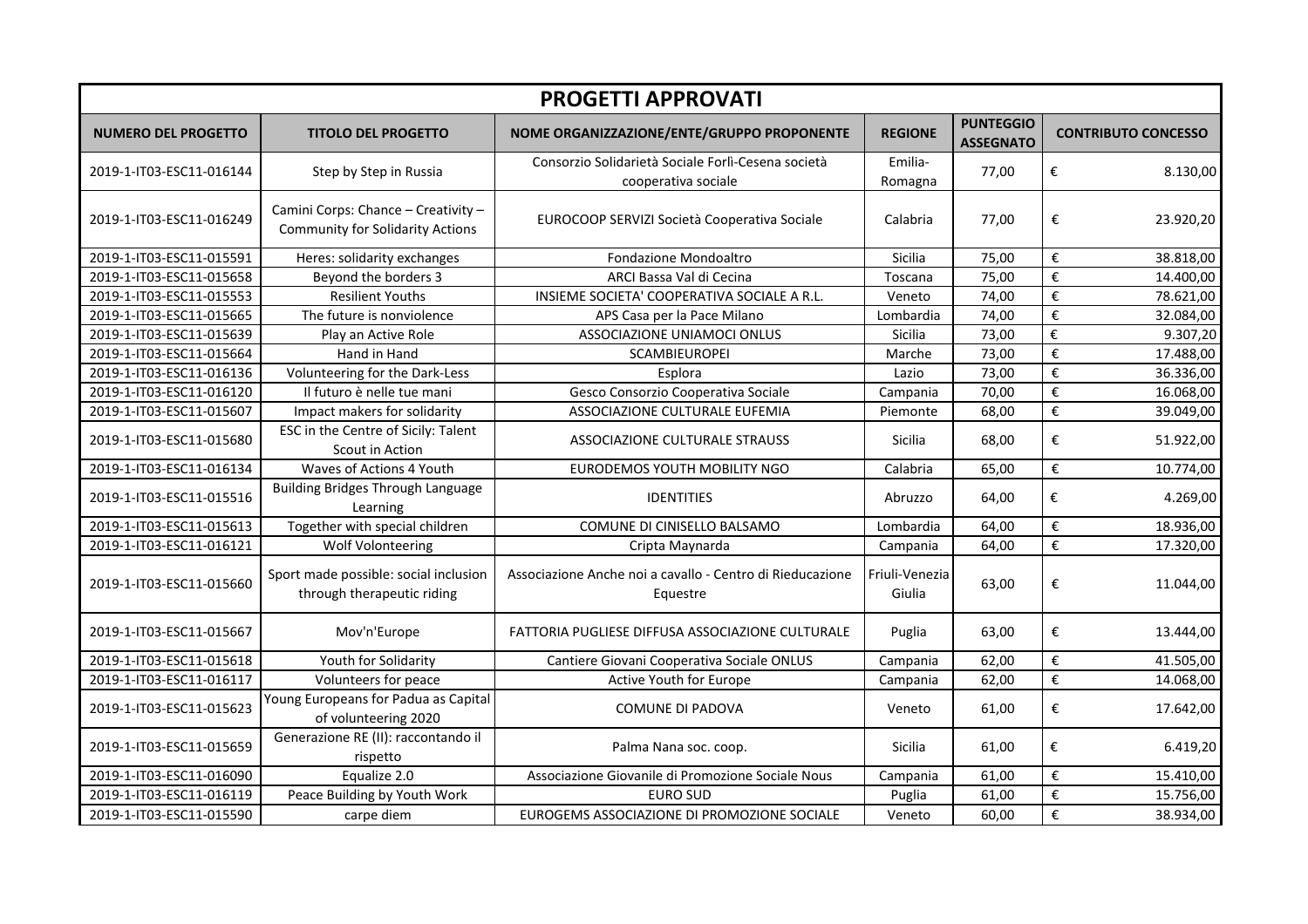| <b>PROGETTI APPROVATI</b>       |                                  |                                            |                |                                      |   |                            |  |
|---------------------------------|----------------------------------|--------------------------------------------|----------------|--------------------------------------|---|----------------------------|--|
| <b>NUMERO DEL PROGETTO</b>      | <b>TITOLO DEL PROGETTO</b>       | NOME ORGANIZZAZIONE/ENTE/GRUPPO PROPONENTE | <b>REGIONE</b> | <b>PUNTEGGIO</b><br><b>ASSEGNATO</b> |   | <b>CONTRIBUTO CONCESSO</b> |  |
| 2019-1-IT03-ESC11-015600        | Let's Print a New Society!       | Museum Graphia                             | Marche         | 60,00                                |   | 6.716,00                   |  |
| 2019-1-IT03-ESC11-015606        | <b>Born For Tomorrow</b>         | Iniziativa Democratica                     | Marche         | 60,00                                | € | 29.220,00                  |  |
| 2019-1-IT03-ESC11-015651        | NonFormalSchool                  | S.S.D. ar.l. L'Orma                        | Lombardia      | 60,00                                |   | 10.409,00                  |  |
| 2019-1-IT03-ESC11-015848        | Love In Action                   | VulcanicaMente                             | Puglia         | 60,00                                | € | 39.129,00                  |  |
| 2019-1-IT03-ESC11-016146        | Vallinfreda, Comunità Integrante | Comune di Vallinfreda                      | Lazio          | 60,00                                |   | 4.348,00                   |  |
| <b>TOTALE RISORSE IMPEGNATE</b> |                                  |                                            |                |                                      |   | 1.247.050,20               |  |